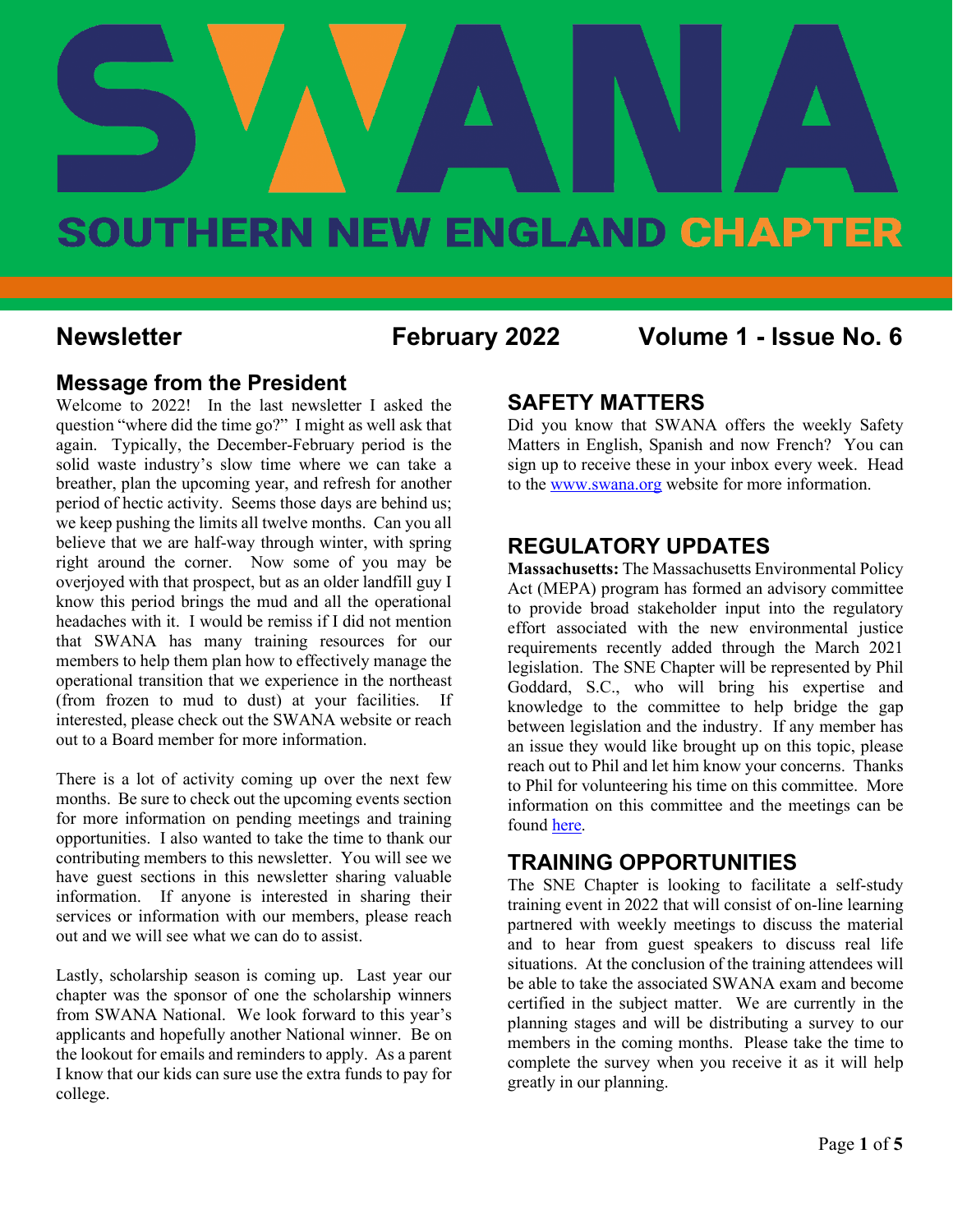**MentorMatch:** SWANA's mentorship program is still accepting enrollment up to February  $15<sup>th</sup>$ . If you are interested in being a Mentor or a Mentee for at least a six month program please enroll [here.](https://swana.org/community/mentormatch?utm_campaign=MentorMatch&utm_medium=email&_hsmi=202225813&_hsenc=p2ANqtz-9fTK3QMu9sjkgm-qil7UJhpSwv9QGaKryU94usMT0MfmAiP9dbOoVSOWMwdnrtsEjANkm0AtI6uZaQR3RR-T5_L4S6yA&utm_content=202225813&utm_source=hs_email) This is a great opportunity to expand or share your knowledge.

Are you interested in a topic and wish someone could present? Let us know and we will work hard to put together a session diving into the details.

### **UPCOMING EVENTS**

- NEWMOA & NERC Virtual Session "End" Markets for Finished Compost" will be held on February 23, 2022, 1-2:30 pm. Information and registration can be found [here.](https://register.gotowebinar.com/register/8245067692714994704)
- NNE SWANA Virtual Session "Help Wanted – No Time to Waste" will be held on February 24, 2022, at 8 am. Information and registration can be found at [www.nneswana.org](http://www.nneswana.org/)
- EBC 8<sup>th</sup> Annual "Talking Trash" Conference: Southern New England – March 11, 2022. In person at the Double Tree Hotel, Westborough, MA. [register here](https://ebcne.org/event/ebc-8th-annual-talking-trash-conference-southern-new-england-our-regions-solid-waste-market-at-a-crossroad/#conference-details)
- SWANA SOAR Sustainability, Operations, Action, Resources. March 21-24, 2022, in Kansas City, MO. More information can be found [here.](https://swana.swoogo.com/soar2022)

### **WHATS IN THE NEWS?**

- City of Hartford, CT selected Murphy Road Recycling, LLC to take over the City's waste and recycling with the anticipated closure of the MIRA facility. Negotiations are underway to finalize the agreement. See [article](https://www.courant.com/community/hartford/hc-news-hartford-waste-disposal-20211214-7xjhmbpzyzf35j4eltzbzxvmfa-story.html) in Hartford Courant.
- Materials Innovation and Recylcing Authority (MIRA), CT – with the closure of the Hartford plant, has entered into tentative agreements with three locations to send the waste under its control. See [article](https://ctexaminer.com/2021/12/20/stopgap-solution-found-to-replace-regions-trash-burning-plant-in-south-hartford/) in The Connecticut Examiner.
- Waste Management is no more!! With an official name change to WM, CEO Jim Fish talks about the new branding initiative aimed at renewable energy and recycling projects. Check out his interview [here](https://news.yahoo.com/wm-ceo-details-branding-sustainability-190550780.html)
- Waste Connections announced its acquisition of ABC Disposal Services located in New Bedford,

MA. This comes on the heels of its acquisition of E.L. Harvey & Sons in 2021. This acquisition expands Waste Connections' position in the southeastern Massachusetts and Rhode Island markets.

### **Anaerobic Digestion Coalition**

The Coalition of Massachusetts Anaerobic Digestion Facilities (the Coalition), which formed August 2021, is comprised of owners and operators of landfill gas-toenergy facilities and AD biogas-to-energy facilities operating in Massachusetts. The Coalition advocates for the existing 20 Landfill gas-to-energy and AD biogas-toenergy plants operating in Massachusetts. The Coalition interest is to keep this important environmental infrastructure commercially viable. This is particularly important after the Massachusetts Department of Energy Resources (MA DOER) amended the MA Class 1 RECs regulations in July 2021 to reduce the alternative compliance payments and remove requirements for projects outside New England to have energy supply commitments to the New England grid. Specifically, the MA DOER amendments to its regulations at 225 CMR 14 and 15 will do the following:

- 1. Reduce the ACP for Mass Class I RECs to \$60 per MWh in 2021, \$50 per MWh in 2022, and \$40 per MWh in 2023. This will cause market prices for these RECs to fall below the ACPs.
- 2. Reduce the ACP for Mass. Clean Energy Credits (CECs), which is set at 50 percent of the REC ACP, to \$20 per MWh by 2023. Because of the ties between REC and CEC markets, this could cause market prices for RECs to fall below \$20 per MWh. One forecasting service predicts a drop to \$15 per MWh in this timeframe.
- 3. Eliminate requirements for projects outside ISO-New England to have electricity supply commitments in New England to qualify for Mass. Class I RECs. This has and will continue to attract further supply of RECs from New York and outside the region, depressing REC market prices to \$10 per MWh or below. A flow of Massachusetts electricity rate payer money will flow out of Massachusetts to New York to support New York projects rather than Massachusetts projects.

These changes have and will continue to disrupt the MA Class I REC market, which market is important to economic viability of the Massachusetts facilities.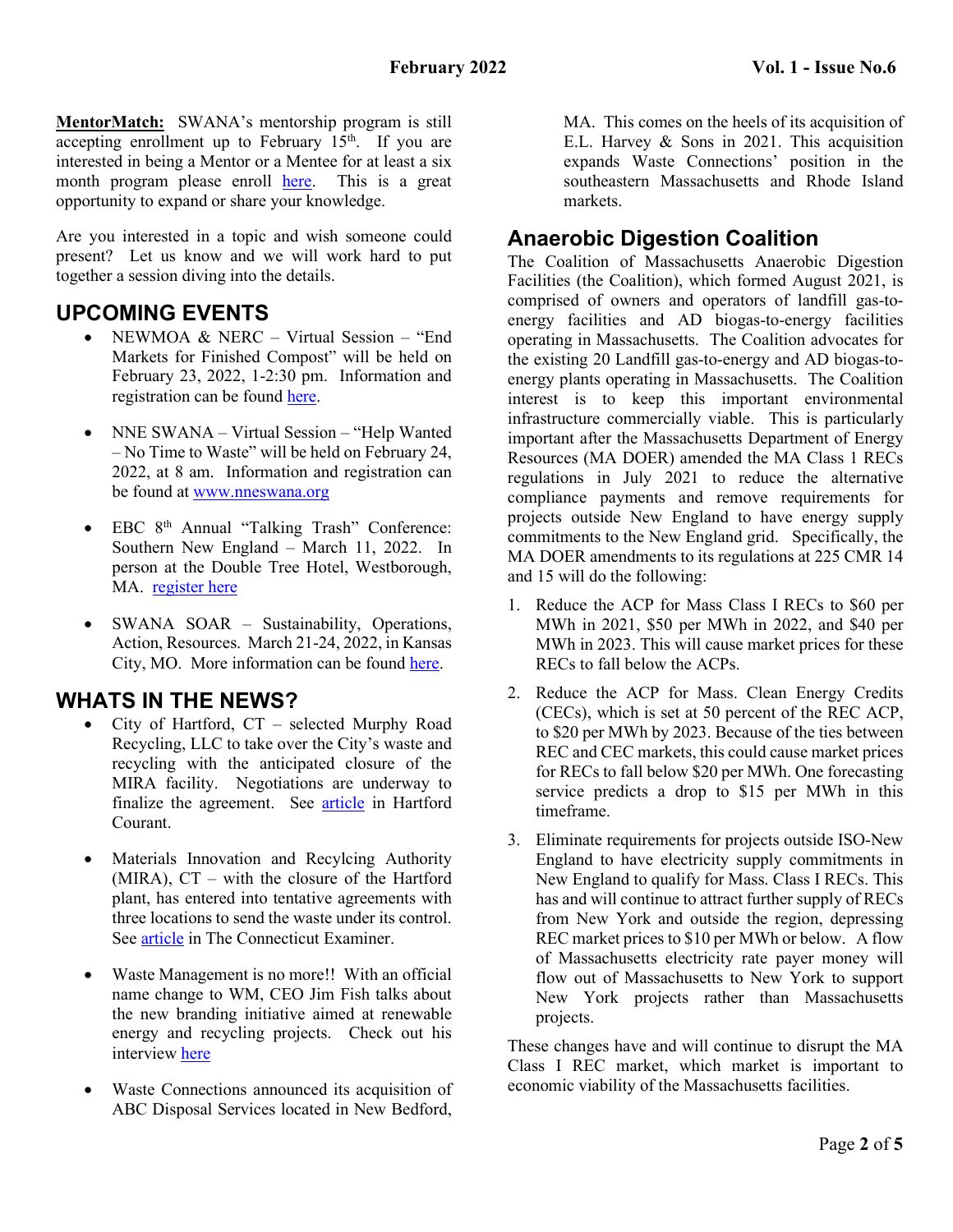The landfill gas-to-energy and AD biogas-to-energy facilities operating in Massachusetts provide important environmental protection and infrastructure that help meet our climate goals as well as Massachusetts solid waste management, environmental and renewable energy policies, regulations, and laws. These projects are also important environmental protection and infrastructure that support many existing municipal programs, operations, and environmental compliance commitments. The projects provide low-cost renewable electricity to many of the Massachusetts municipal utilities. The Coalition is working through a Boston based lobbyist to create legislation that provides long-term economic support to these important Massachusetts projects to secure their economic viability. The Coalition is administered by Mr. Steve Changaris, Northeast VP of the National Waste & Recycling Association with technical support from Mr. Thomas Yeransian and Mr. George Aronson of CommonWealth Resource Management Corporation. If you are interested in supporting the Coalition, please reach out to us at [tyeransian@crmcx.com](mailto:tyeransian@crmcx.com)

### **Business Spotlight - RePurposed Materials**

While based out of Denver, CO, this company has yards in four other states and is looking to partner with entities across the United States. The following article was penned by Damon Carson, Founder & President of repurposedMATERIALS and provides some insight into the company and its goal. If interested in more information, please reach out to Damon directly.

If there is anyone truly aware of the amount of waste that ends up in landfills every year, and the costs associated with effectively managing this material through regulatory life of the facility, it's solid waste professionals.

Americans produce about 4.4 pounds of trash a day, which amounts to roughly 728,000 tons of daily garbage, enough to fill 63,000 garbage trucks. According to the most recent US EPA figures, most of this material is managed through incinerators or landfills.

For half a century, the solution to reducing the amount of waste destined for disposal problem has been to recycle it. But traditional recycling involves the reprocessing of materials. It uses energy, it's expensive, and at times it can be inefficient. For those reasons, recycling ranks just above 'waste-to-energy' on the waste hierarchy. Recycling keeps a portion of the disposed material out of the landfill but at what cost?

Our company asked the question: "Is there some way to more efficiently reduce waste destined for disposal?" We believe the answer is "yes," and the solution is not recycling, it's "repurposing."

Rather than melting, shredding, chipping, or grinding – which is the end result after the recycling process sorts all of the materials – repurposedMATERIALS finds new uses for materials in their current form. An old fire hose becomes a boat dock guard. A worn out conveyor belt becomes a gun range ballistics curtain. A retired street sweeper brush becomes a scratching post for cattle.

"If something is obsolete to the primary user, that doesn't mean it doesn't have value somewhere," repurposedMATERIALS owner Damon Carson said. "If you find yourself saying 'I can't use this. What am I going to do with it?' that's where we come in."

Carson challenges those in every industry to consider if there are "repurpose-able" options for their obsolete materials before simply banishing them to the landfill. Additionally, he encourages solid waste professionals to refer producers of large amounts of waste to him before they haul off their potentially "repurpose-able" materials.

"It makes sense environmentally and economically," Carson said. "Giving materials a second life keeps them out of the disposal stream, which can come with surprising cost savings." In addition to savings on disposal costs or on the expense to process as a recyclable, businesses can repurpose the material over a primary market material at a savings of 50% to 75%

repurposedMATERIALS believes they help solid waste professionals divert a significant amount of waste before it needs to be further processed as a recyclable or is destined for disposal. The Company's goal is to work with businesses and industry professionals to identify materials that can be repurposed and to get them on a truck destined for second life.

For advice on repurposing materials, contact Carson by telephone at 720-615-0281, or by email at [damon@repurposedmaterialsinc.com](mailto:damon@repurposedmaterialsinc.com)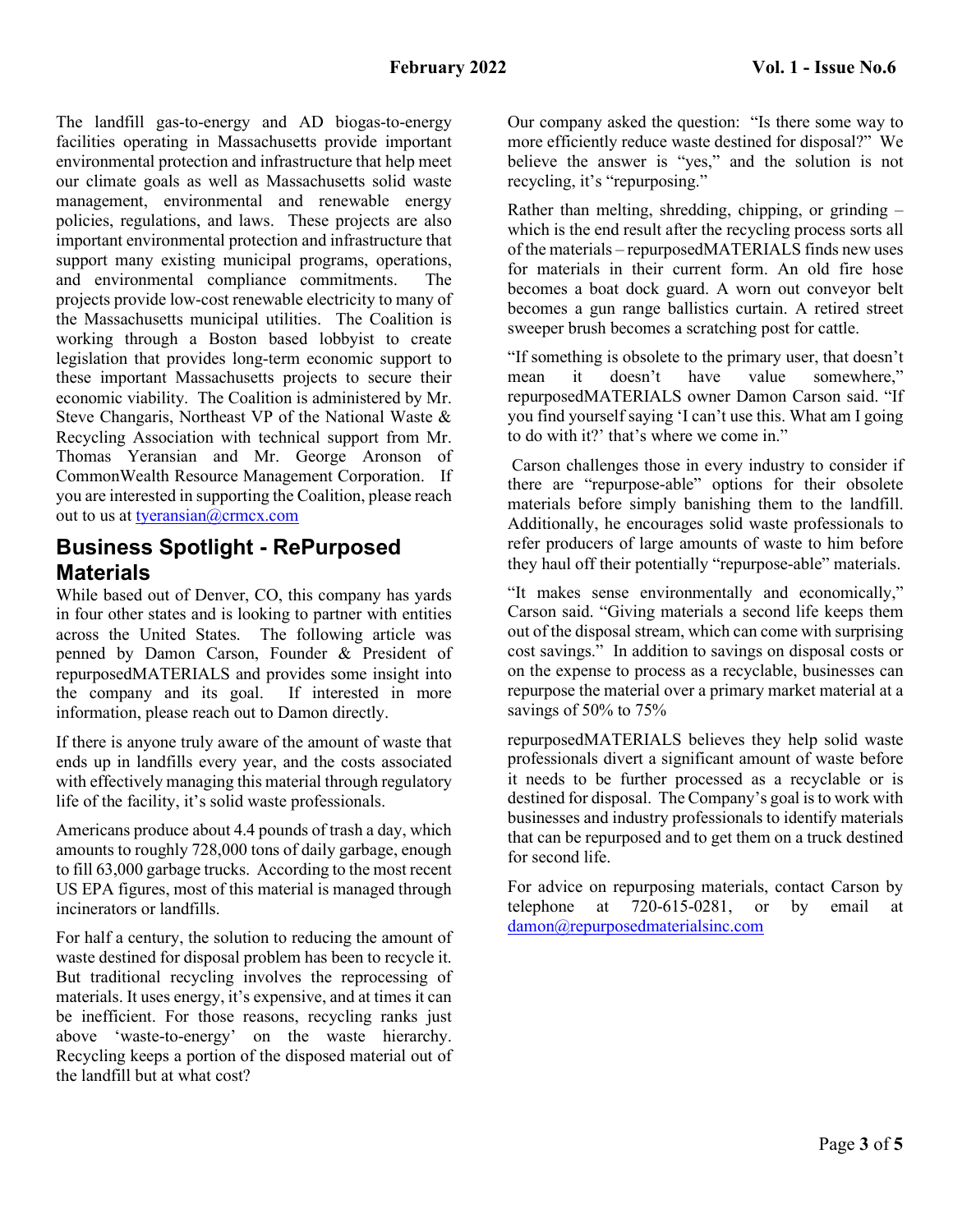# **Chapter Officers and Board of Directors**

# *Officers*

**Brian N. Card, P.E. President** WIN-Waste Solutions

**Lindsey Welcome, P.E. Secretary** Brown & Caldwell

**Inga Lermontov-Hoit Treasurer** RI Resource Recovery Corporation

**Ron St. Michel, P.E. Vice President** Sanborn, Head & Associates, Inc.

**Phil Goddard Past President** Town of Bourne

# *Board Directors*

**Barry Van Laarhoven, P.E.** Director Civil & Environmental Consultants

**Katie Scott** Director Brown & Caldwell

**Joseph Brennan** YP Director RI Resource Recovery Corporation

**Amy Knight, P.E.** Director Civil & Environmental Consultants

**Jackie Caceci, P.E.** CT Director Tighe & Bond

**Greg McCarron, P.E.** Director SCS Engineers

**Scott Alfonse** Director Greater New Bedford Refuse District